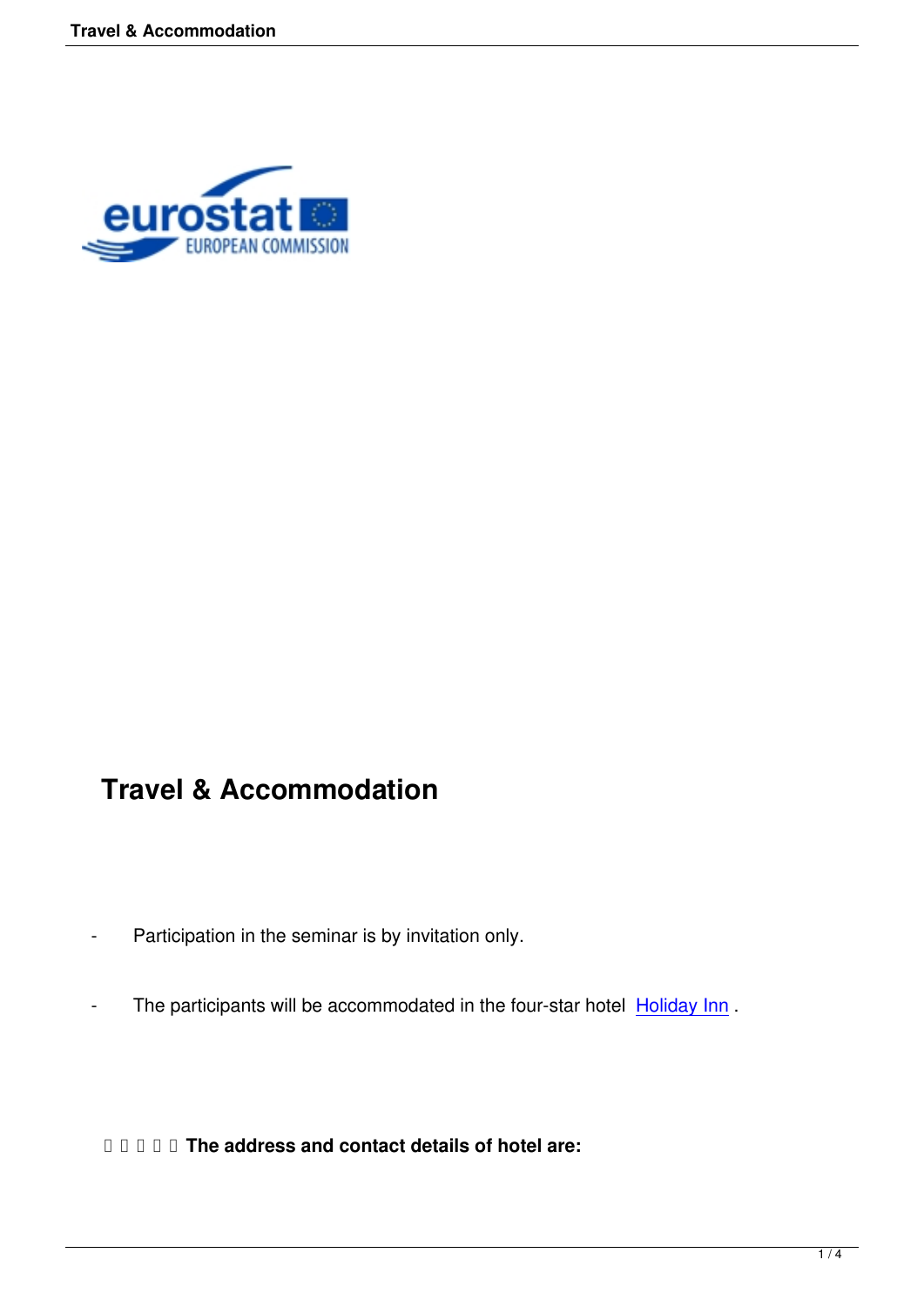Seimyniskiu str. 1

Vilnius, LT-0931

Lithuania

Telephone: +370 52103000

Fax: +370 52103001

Website: www.holidayinnvilnius.lt

 - Holiday Inn  [Vilnius is a 4 star hotel,](http://www.holidayinnvilnius.lt/) in a convenient location adjacent to the city's commercial hub and atmospheric Old Town. Vilnius Old Town's heady mix of European architecture can be seen from the window of your inviting Guest room at Holiday Inn Vilnius. We're 8[km from your](http://www.holidayinnvilnius.lt/) flight at Vilnius International Airport, and located in the heart of the city's financial and commercial district with ample parking. Complimentary Internet access will keep you up-to-date throughout our welcoming hotel.

The type of accommodation is single room (including breakfast).

 - The cost of the participant's hotel accommodation (breakfast included) will be covered for the duration of the participant's stay for the seminar.

 - Please note that any additional expenses (i.e. personal phone calls, use of a mini bar) are not covered by the Organiser and must be paid by participant.

The logistics of the seminar are supported by the  $\&n$ nbsp; EIR Development Partners . EI R Development Partners will issue a ticket and send the electronic ticket by e-mail upon the